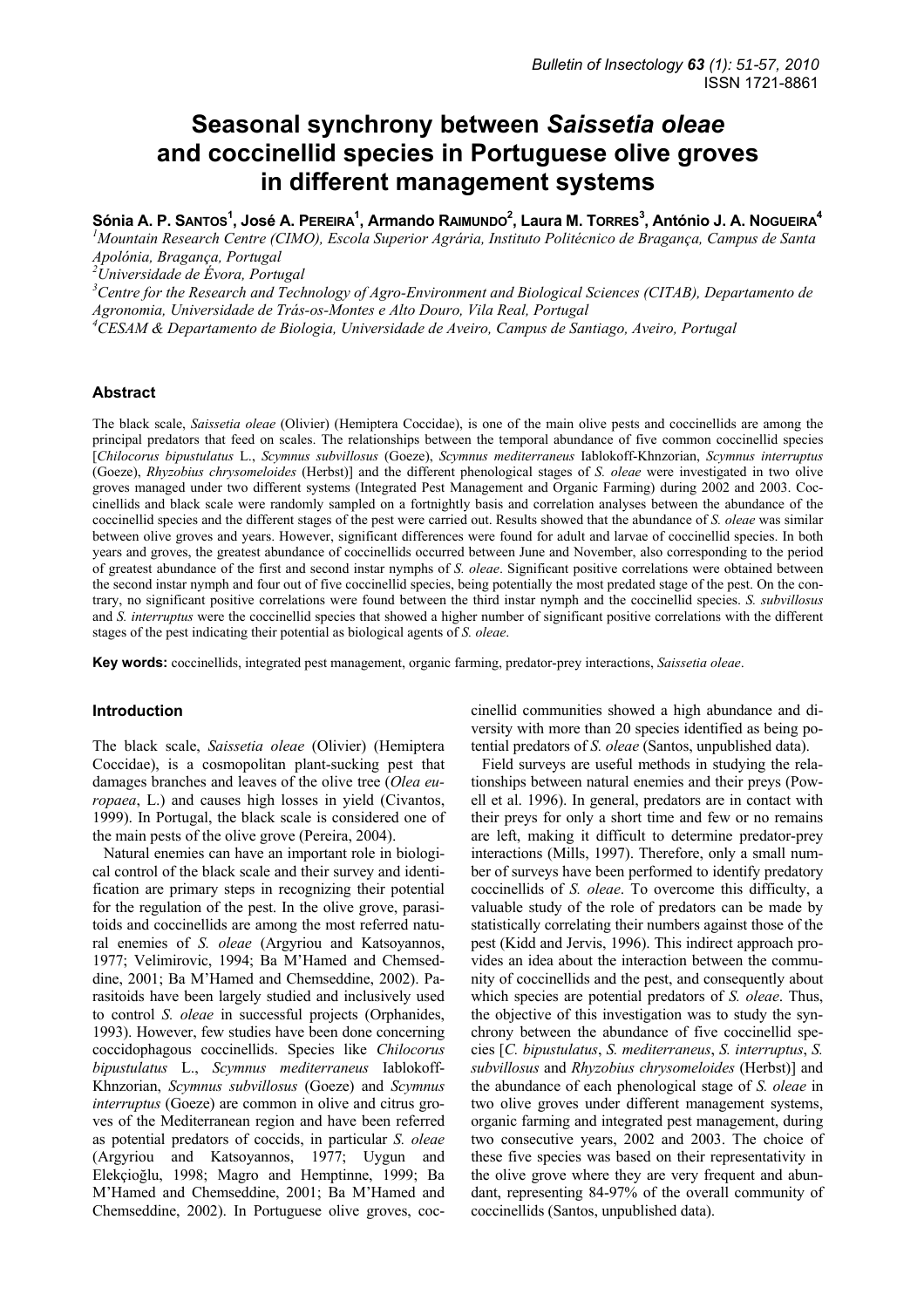# **Materials and methods**

#### Study areas

Field studies were carried out in two olive groves near Mirandela (Portugal). One grove, Valbom-dos-Figos (41º33'4"N 7º8'43"W), has been following organic growing guidelines since 1991, no pesticides were applied and soil was fertilized with organic nutrients two to four times a year. The other grove, Paradela (41º32'38"N 7º7'29"W), has been following integrated pest management (IPM) guidelines since 2001. According to the information obtained from the farmer, a dimethoate spray (150 ml/hl of the formulation at 42.8% W/V) against the anthophagous generation of *Prays oleae* (Bernard), the main olive pest in the region, was applied annually in June. In 2002 treatment was applied on 13 June and in 2003 on 16 June. The soil was fertilized with organic and mineral nutrients two to four times a year.

The planting density was  $10 \times 10$  m in Valbom-dos-Figos and  $9 \times 9$  m in Paradela. Both olive groves occupied an area of 3 ha and were 10 km from one another. The soil was ploughed superficially with a scarifier two to four times a year and was not irrigated and the trees were pruned every two or three years.

From now on, each olive grove will be referred to according to its management system either as an organic grove or an IPM grove.

# Sampling procedure

Sampling was carried out on a fortnightly basis, between April and November of two consecutive years: 2002 and 2003.

For *S. oleae* sampling, five samples were randomly collected in both olive groves. Each sample derived from ten randomly selected trees where four branches (one branch per orientation) with four leaves was sampled giving a total of 160 leaves per sample. All the phenological stages which were found on those branches (first, second, third and fourth instar nymphs and mature females) were sorted and counted using a binocular microscope.

Coccinellids were collected by the beating technique where the shoots were beaten over a rectangular cloth  $(0.6 \text{ m} \times 0.5 \text{ m})$  between 09-10 in the morning. In each sampling period, five samples per olive grove were collected. Each sample has the beatings of the ten randomly selected branches. Both adults and larval stages captured at each sampling period were sorted and counted using a binocular microscope. Adult coccinellid species were identified according to Raimundo and Alves (1986) and Raimundo (1992).

## Data analysis

Univariate statistical analyses were performed using the Statistica Statistical package, version 7.0 (StatSoft, 2004). Data were evaluated for normality and homogeneity of variances with the Kolmogorov-Smirnov and Bartlett's tests, respectively and the transformation  $log_{10}$  $(x + 1)$  was used to normalise the data. The abundance of *S. oleae* and the abundance of adults and larvae of coccinellids, caught in both olive groves over different times, were compared by using the repeated measures analysis of variance (Zar, 1998). One-way ANOVA was used to compare the average number between years in each olive grove.

Pearson's correlation coefficients for the abundance of each coccinellid species and the abundance of phenological stages of *S. oleae* were determined in order to investigate the interaction between predators and pest fluctuations. This was carried out for each olive grove for the two years studied.

Correspondence analyses (CA) were performed with Canoco for Windows, Version 4.5 (Ter Braak and Šmilauer, 2002). CA is an unconstrained multivariate method adapted to species abundance data (Legendre and Legendre, 1998). It was used to look for similarity in distributions of relative abundance of the species, measured by their Chi-square distance. The species' point in the CA diagram is at the centroid of the samples where it occurs and, consequently points in proximity correspond to species often occurring together.

## **Results**

## Fluctuations of *S. oleae* population

A total of 52851 and 54645 individuals of the different phenological stages of *S. oleae* were collected, respectively, in the organic and IPM groves during the two years of the study. Repeated measures ANOVA showed that the total abundance of *S. oleae* was similar in both olive groves in 2002 ( $F_{1, 8} = 1.25, P > 0.05$ ) and in 2003 ( $F_{1,8} = 0.02$ ,  $P > 0.05$ ). Considering year-toyear data, one way-ANOVA showed that there were no significant differences within the organic  $(F<sub>1, 143</sub> = 1.01$ ,  $P > 0.05$ ) and the IPM groves  $(F_{1,138} = 0.37, P > 0.05)$ .

The patterns of abundance of the different phenological stages of *S. oleae* were similar in both olive groves. The first instar nymphs were abundant from early July to middle of August, reaching the peak of abundance at the end of July of both years. The second instar nymphs occurred mainly from the end of July to the end of the sampling period. The peak of abundance was reached at the end of August in both years. In 2002, the third instar nymphs were abundant mainly in April and again in November, in the organic grove. In the IPM grove, abundance peaked essentially in November. In 2003, the pattern of abundance of this stage was slightly different. In the organic grove, it peaked in the middle of April and then at the end of July. In the IPM grove, it peaked at the end of July 2003. In 2002, the fourth instar nymphs occurred during spring and at the end of October and early November, reaching their maximum abundance in November in both groves. In 2003, this stage was abundant in April and May. In 2002, mature females reached their maximum abundance in the middle of June in both groves. In 2003, the peak in both groves was reached in the middle of May (figure 1).

### Fluctuations of coccinellid species

A total of 1302 adult coccinellids and 269 larvae were collected in the organic grove and 223 adults and 125 larvae in the IPM grove during the two years of study.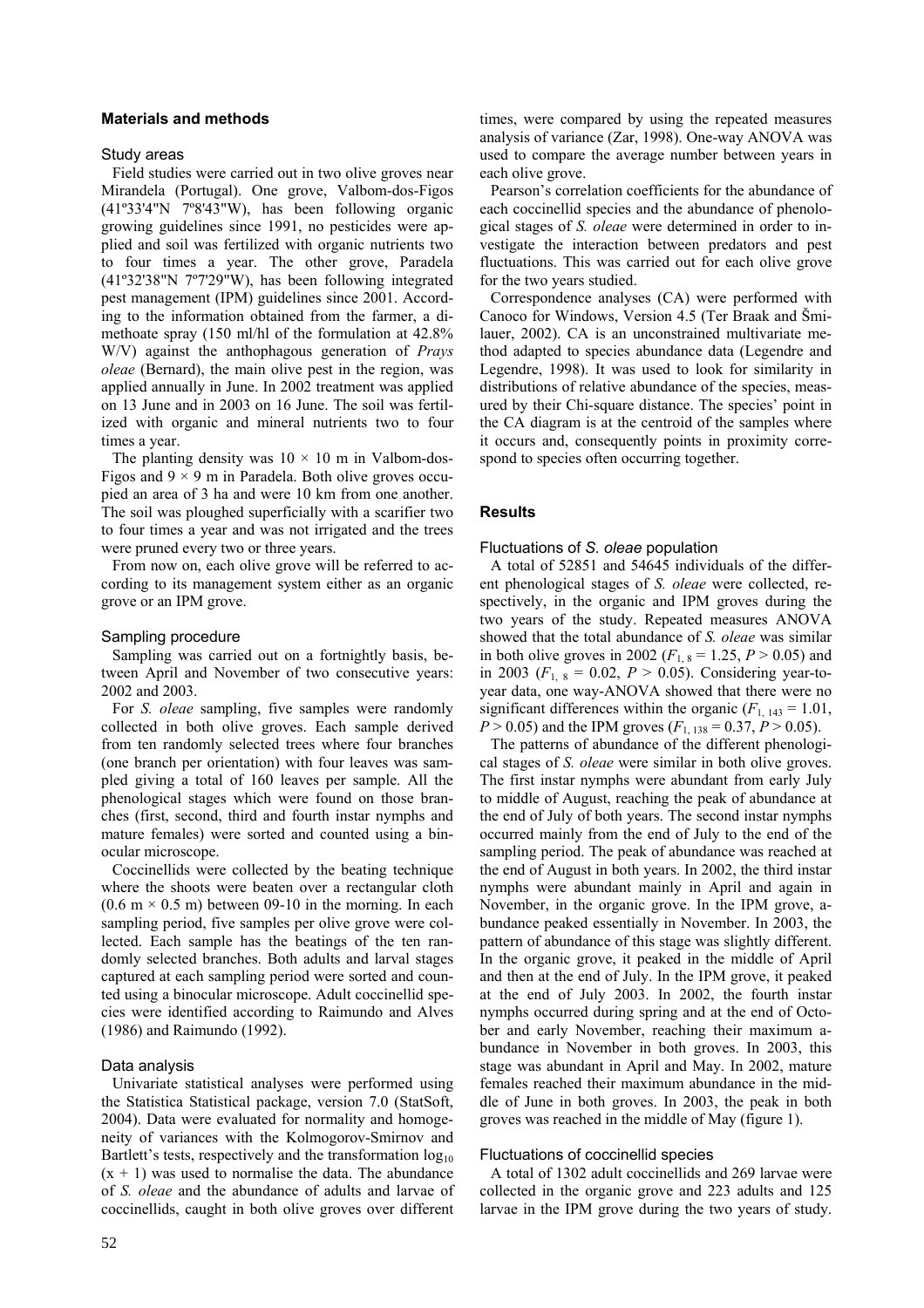

**Figure 1.** Fluctuations (mean + SE) of the different phenological stages of *S. oleae* during 2002 and 2003, in the organic and IPM groves  $(n = 5)$ . Note different scale of y-axis.

Significant differences between groves were found for adults  $(F_{1,8} = 76.86, P \le 0.001$  in 2002 and  $F_{1,8} = 178.71$ ,  $P < 0.001$  in 2003) and larvae ( $F_{1, 8} = 8.42, P < 0.05$  in 2002 and  $F_{1,8} = 35.2, P \le 0.001$  in 2003). But, there were no significant differences between years in the organic  $(F<sub>1, 143</sub> = 0.79, P > 0.05$  for adults and  $F<sub>1, 143</sub> = 2.56$ ,  $P > 0.05$  for larvae) and in the IPM grove ( $F_{1, 138} = 0.23$ , *P* > 0.05 for adults and  $F_{1, 138} = 0.03$ , *P* > 0.05 for larvae).

In the organic grove, the total of adults peaked from the end of August to October of 2002, but in 2003 the peaked abundance was reached earlier, from the middle

of June to the end of July. Larvae had two main periods of abundance, the first occurred in April and the second occurred during August and September of both years (figure 2). In the IPM, the first peak of abundance of adult coccinellids was reached in April and May 2002. However, after the insecticide application in June, a decrease in abundance was observed. Although a slight recovery occurred from the middle of August to the end of the sampling period, abundance remained low in comparison to the organic grove. Larvae abundance was high in April and May 2002, but decreased thereafter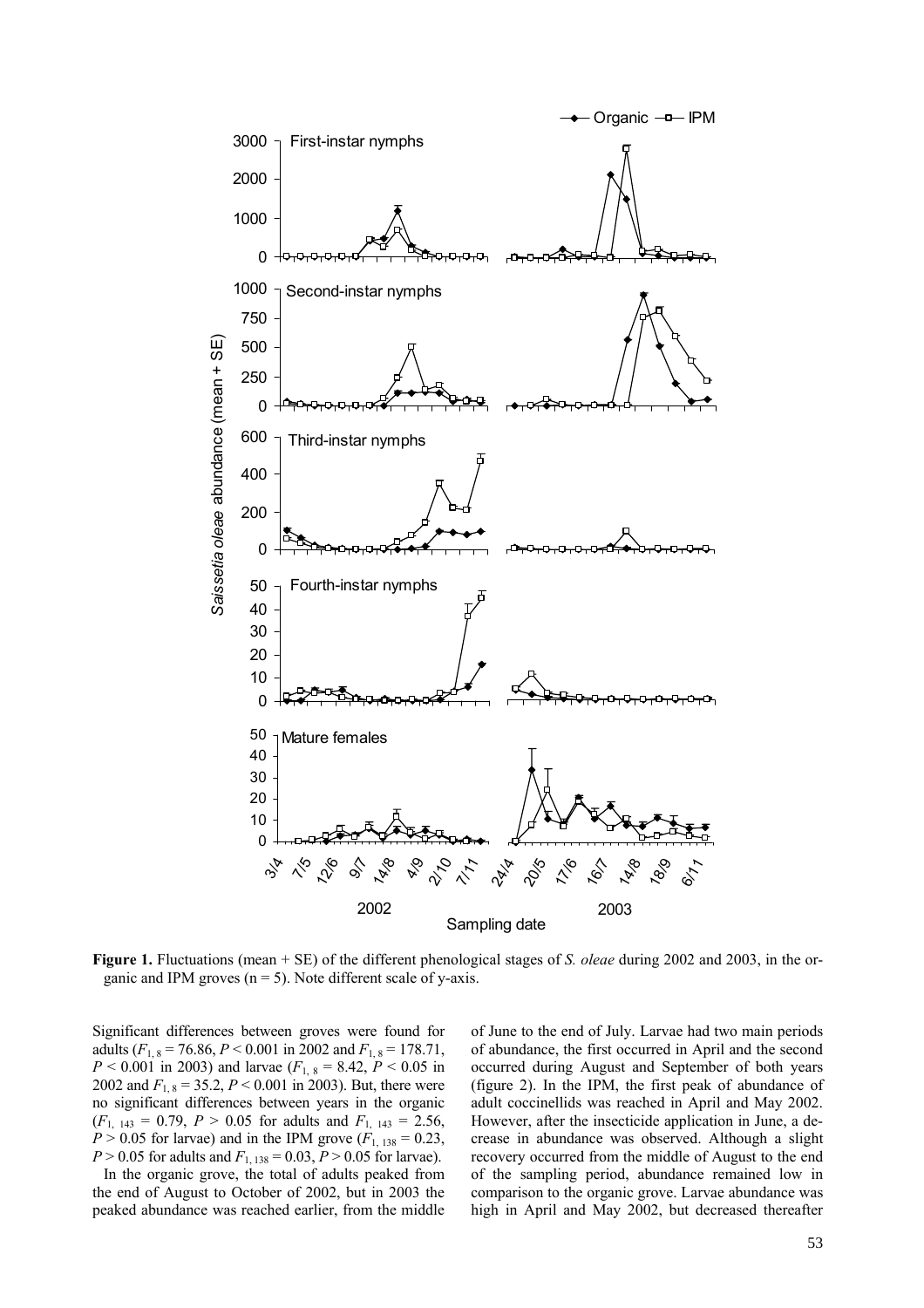

**Figure 2.** Abundance (mean + SE) of total specimens of *S. oleae* and coccinellids (larvae and adults) collected in each sampling date in the organic and IPM olive groves during 2002 and 2003 ( $n = 5$ ). Arrows indicate the date of the spray application in the IPM grove. Note different scale of y-axis.

and no recovery was observed. During 2003, four small peaks of abundance were observed. The first occurred in April, the second in June, the third in August and the last in September.

The patterns of abundance of coccinellid species were slightly different for the groves studied. In the organic grove, three main peaks of abundance were registered during the year, with a variable dominance of each species in the community (figure 3). The first peak occurred from April to the end of May and *R. chrysomeloides* dominated the community, followed by *C. bipustulatus*. During this period, the other species were less abundant. The second peak occurred from the middle of June to the middle of August with the dominance of *S. interruptus*. The last period was dominated by *C. bipustulatus* and occurred from the end of August to the end of October.

In the IPM grove, the dominance and the fluctuations



*C. bipustulatus S. subvillosus S. mediterraneus S. interruptus R. chrysomeloides*

**Figure 3.** Total abundance of coccinellids species during 2002 and 2003, in the organic and IPM olive groves. Arrows indicate the date of the spray application in the IPM grove. Note different scale of y-axis.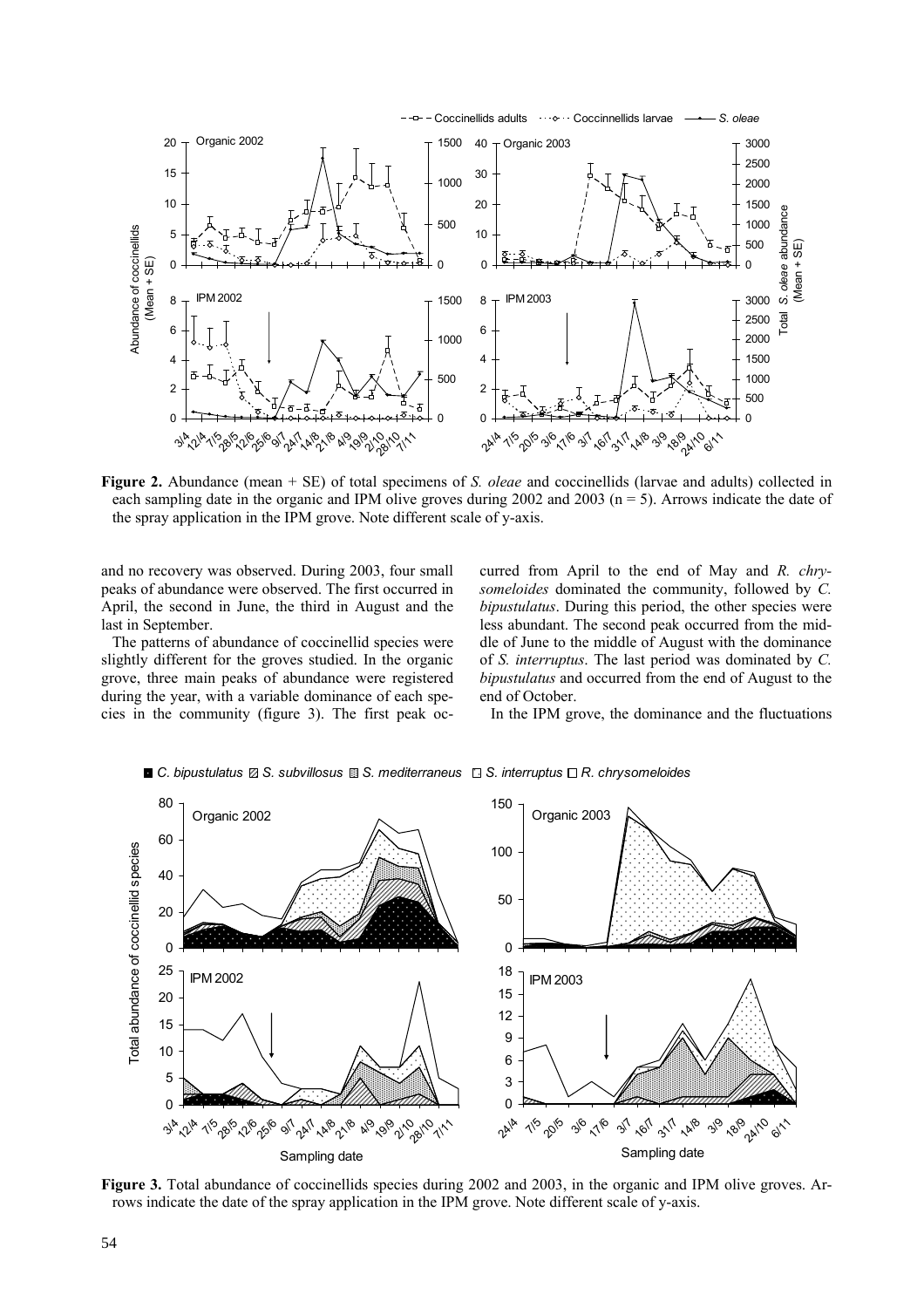of the coccinellid species were different when compared to the organic grove. *R. chrysomeloides* dominated the community in spring and in autumn. *C. bipustulatus* showed only one annual peak of abundance which occurred from April to the middle of May in 2002 and from the middle of September to the end of October in 2003. The other three species were more abundant from early July to the middle of October of both years and apparently, presented three short consecutive generations during summer when *M. mediterraneus* dominated the community (figure 3).

# Interactions between coccinellids and *S. oleae*

In the organic grove, the increase of the total abundance of coccinellids at the end of June coincided with the increase in abundance of the first instar nymphs (figure 2). Significant positive correlations were found between first instar nymphs of *S. oleae* and both *S. subvillosus* and *S. interruptus*. In early September, the abundance of coccinellids reached a new peak, which coincided with the increase in the number of the second instar nymphs of the phytophagous. Significant positive correlations were observed between four species of coccinellids (which were in decreasing order of significance *S. subvillosus*, *C. bipustulatus*, *S. mediterraneus* and *S. interruptus*) and the second instar nymphs of *S. oleae*. A significant positive correlation was also found between coccinellid larvae and the second instar nymphs of the black scale. On the other hand, no significant positive correlations were found between coccinellid and the third and fourth instar nymphs of the pest (table 1).

In the IPM grove, the peak of the total abundance of both coccinellid adults and larvae occurred in April,

when the third and fourth instar nymphs of *S. oleae* were the dominant stages and significant positive correlations were found between *R. chrysomeloides* and the fourth instar nymph of the black scale (table 2). A second peak of coccinellid abundance was reached in September and October and coincided with the occurrence of the second instar nymphs of *S. oleae*. Significant positive correlations were observed, in decreasing order of significance, between *S. interruptus*, *S. subvillosus* and *S. mediterraneus* and that stage of the pest. As with the organic grove, the second instar nymphs of *S. oleae* was the stage that presented more significant positive correlations with three out of five coccinellid species (table 2).

The associations between coccinellid species and nymphal stages of *S. oleae* are shown in the ordination diagram (figure 4). For both olive groves, the first two axes of the CA explain 60% of the variance within species. The proximity among points displayed by the ordination diagram suggests an association between *S. interruptus*, *S. subvillosus*, *S. mediterraneus* and the first and second instars nymphs of *S. oleae* while *C. bipustulatus* shows a closer association between the second and the third instars nymphs in the organic grove than in the IPM grove.

# **Discussion**

From this study, several significant positive correlations were found between some coccinellid species and *S. oleae*, indicating the existence of seasonal synchrony between predators and pest. Thus, *S. interruptus* presented the larger number of positive correlations with the black scale, namely with the first and second instar nymphs

**Table 1.** Values for Pearson's correlations (*r*) between coccinellid species and different phenological stages of *S. oleae*  in the organic grove during 2002 and 2003 (n=29).

|                    | First-instar         | Second-instar | Third-instar  | Fourth-instar | Mature females |
|--------------------|----------------------|---------------|---------------|---------------|----------------|
| C. bipustulatus    | $-0.112$ n.s.        | $0.454*$      | $-0.023$ n.s. | $-0.309$ n.s. | $0.013$ n.s.   |
| S. subvillosus     | $0.475**$            | $0.695$ ***   | $-0.056$ n.s. | $-0.558$ **   | $0.263$ n.s.   |
| S. mediterraneus   | $0.330 \text{ n.s.}$ | $0.595$ ***   | $0.199$ n.s.  | $-0.275$ n.s. | $0.048$ n.s.   |
| S. interruptus     | $0.708$ ***          | $0.397*$      | $-0.359$ n.s. | $-0.604$ ***  | $0.610***$     |
| R. chrysomeloides  | $-0.063$ n.s.        | $-0.088$ n.s. | $0.325$ n.s.  | $0.040$ n.s.  | $-0.241$ n.s.  |
| Total coccinellids | $0.487**$            | $0.600**$     | $-0.169$ n.s. | $-0.574$ **   | $0.400*$       |
| Larvae             | $0.274$ n.s.         | $0.403*$      | $0.172$ n.s.  | $-0.154$ n.s. | $0.111$ n.s.   |

n.s.- non significant,  $* p < 0.05$ ,  $** p < 0.01$ ,  $*** p < 0.001$ .

**Table 2.** Values for Pearson's correlations (*r*) between coccinellid species and different phenological stages of *S. oleae*  in the IPM grove during 2002 and 2003 (n=28).

|                    | First-instar  | Second-instar | Third-instar  | Fourth-instar | Mature females |
|--------------------|---------------|---------------|---------------|---------------|----------------|
| C. bipustulatus    | $-0.031$ n.s. | $0.248$ n.s.  | $-0.049$ n.s. | $-0.111$ n.s. | $-0.202$ n.s.  |
| S. subvillosus     | $0.354$ n.s.  | $0.543**$     | $0.268$ n.s.  | $-0.299$ n.s. | $0.118$ n.s.   |
| S. mediterraneus   | $0.433*$      | $0.439*$      | $0.304$ n.s.  | $-0.400*$     | $0.173$ n.s.   |
| S. interruptus     | $0.487**$     | $0.578**$     | $-0.158$ n.s. | $-0.459*$     | $0.175$ n.s.   |
| R. chrysomeloides  | $-0.625$ ***  | $-0.636$ ***  | $-0.082$ n.s. | $0.407*$      | $-0.239$ n.s.  |
| Total coccinellids | $0.017$ n.s.  | $0.097$ n.s.  | $0.084$ n.s.  | $-0.018$ n.s. | $0.009$ n.s.   |
| Larvae             | $-0.332$ n.s. | $-0.334$ n.s. | $-0.214$ n.s. | $0.068$ n.s.  | $0.023$ n.s.   |

n.s.- non significant,  $* p < 0.05$ ,  $** p < 0.01$ ,  $*** p < 0.001$ .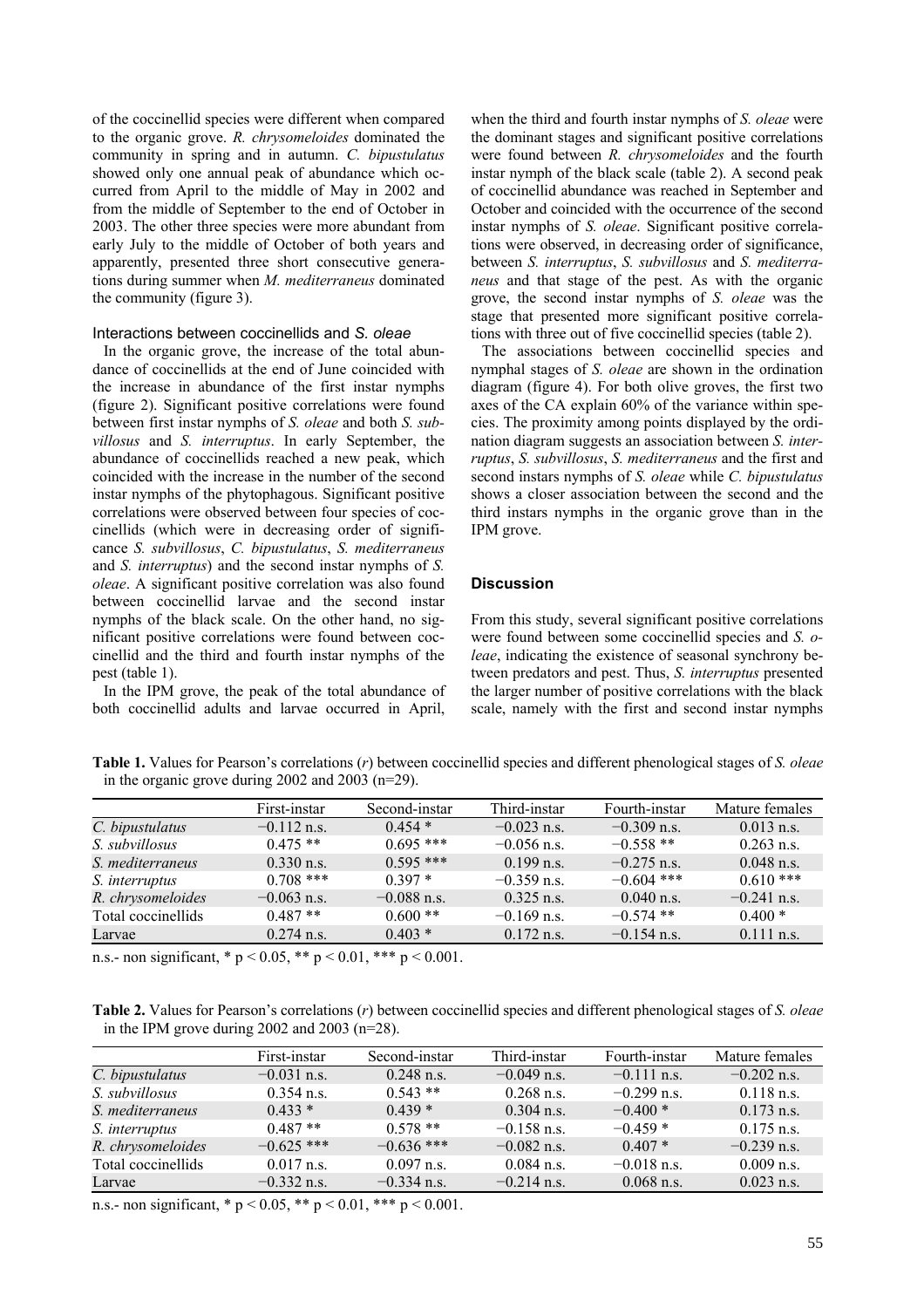

**Figure 4.** Correspondence analysis (CA) ordination diagram for coccinellids species and different phenological stages of *S. oleae* in organic grove (Total inertia = 0.759, axis 1 eigenvalue = 0.313, axis 2 eigenvalue = 0.137) and in the IPM grove (Total inertia =  $0.904$ , axis 1 eigenvalue =  $0.342$ , axis 2 eigenvalue =  $0.197$ ).

and the mature females. However, the correlation between *S. interruptus* and mature females of *S. oleae* does not reflect a clear functional association between them because the predation pressure on mature females with eggs is unlikely to occur due to the hardness of the female integument that protects the eggs. Instead, some predation might be exerted on recently emerged nymphs. The period of higher abundance of *S. mediterraneus* and *S. subvillosus* coincided with that of the first and second instar nymphs. Furthermore, *C. bipustulatus* abundance correlated well with the number of the second instar nymphs of *S. oleae* (table 1) and appears to be clearly associated with stages N2 and N3 in both groves (figure 4). Previously, Argyriou and Katsoyannos (1977) showed that *C. bipustulatus* and *S. subvillosus* were species that could be successfully reared on *S. oleae*, and Ba M'Hamed and Chemseddine (2001) showed that *S. mediterraneus* was able to complete its life cycle consuming a large number of *S. oleae* eggs in the laboratory. Our data also suggest that coccinellid larvae can be important predators principally of the second instar nymphs of the pest. Apparently, immature stages of *S. oleae*, with predominance of the first and second nymph were potentially the most predated. The prevalence of the second instar nymphs during the end of summer is of great interest for the natural control of this pest because (1) this stage is very sensitive to the action of predators (Passos-Carvalho *et al*., 2003) and (2) at this time the abundance and diversity of coccinellids is high, making the suppression of *S. oleae* more efficient (Snyder *et al*., 2006). On the contrary, the third and the fourth instar nymphs were probably the least predated stages in part because their peak abundances coincide with the winter period when the abundance of the predators is reduced.

The management practices, carried out in the studied groves, have apparently influenced the pest and the predators in different ways but more studies are needed to confirm this idea. It seems that *S. oleae* was not influenced by the management regime probably because mature females, the dominant stage in June, were especially tolerant to insecticide sprays (Passos-Carvalho *et al*., 2003). In addition, the fluctuations of the pest population were similar in both olive groves. However, it seems that the abundance of coccinellid species was influenced by the management regime and shorter generations apparently occurred during both years in the IPM than in the organic grove, which can be seen as the ability of different populations to rapidly increase in abundance and respond to a disturbance (Begon *et al*., 1996). Also, the synchrony between the predators and the pest seems to be affected since the number of positive correlations obtained in the IPM grove was lower than in the organic grove.

The efficiency of predators will increase if seasonal synchrony with the pest exists. However, a significant positive correlation between their populations does not necessarily mean that the predators have an impact on the control of the pest. It may only indicate that the predators rapidly respond to the variation of the pest numbers and that a great coexistence between predators and pest exists, but the predation rate can be low and consequently, insufficient to control the pest. On the other hand, significant negative correlations may indicate that predators slowly respond to the variation of pest population, but the predation rate can be high. In this case, an asynchronism between predators and the pest can exist. Alternatively, the two populations may show no correlation over time, but this does not necessarily mean that predators have no impact because the combination of positive and negative associations between guilds of predators and their prey may result in the appearance of no correlation at all (Kidd and Jervis, 1996).

# **Conclusions**

This study showed that the patterns of abundance of the pest were similar between groves. However, the patterns of abundance of coccinellids vary between groves. The